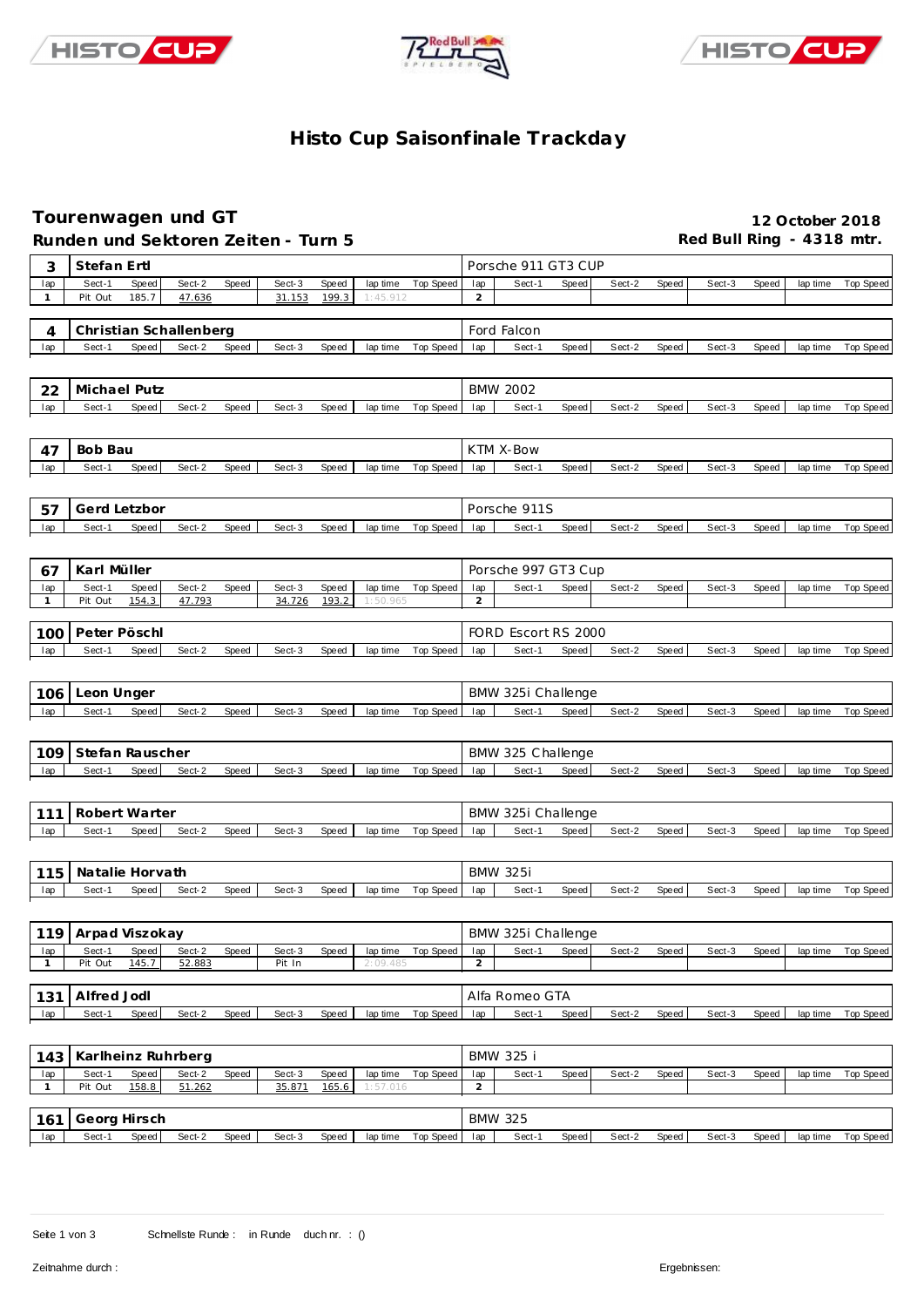





#### **Histo Cup Saisonfinale Trackday**

## **Tourenwagen und GT 12 October 2018**

Runden und Sektoren Zeiten - Turn 5 **an alle an alle Red Bull Ring - 4318 mtr.** 

| 169                 | Karl Böhringer                                                                                                                             | Ford Holbay Escort 16-V                                                                                 |
|---------------------|--------------------------------------------------------------------------------------------------------------------------------------------|---------------------------------------------------------------------------------------------------------|
| lap                 | Sect-1<br>Speed<br>Sect-2<br>Sect-3<br>Speed<br><b>Top Speed</b><br>Speed<br>lap time                                                      | Sect-1<br>Speed<br>Sect-2<br>Speed<br>Top Speed<br>lap<br>Sect-3<br>Speed<br>lap time                   |
|                     |                                                                                                                                            |                                                                                                         |
| 171                 | Matthias Heinemann                                                                                                                         | BMW 325i Challenge                                                                                      |
| lap                 | Sect-1<br>Speed<br>Sect-2<br>Speed<br>Sect-3<br>Top Speed<br>Speed<br>lap time                                                             | Sect-1<br>Speed<br>Sect-2<br>Speed<br>Top Speed<br>lap<br>Sect-3<br>Speed<br>lap time                   |
|                     |                                                                                                                                            |                                                                                                         |
|                     |                                                                                                                                            |                                                                                                         |
| 173                 | Daniel Ludwiger                                                                                                                            | BMW E30                                                                                                 |
| lap                 | Sect-1<br>Speed<br>Sect-2<br>Speed<br>Sect-3<br>Speed<br><b>Top Speed</b><br>lap time                                                      | Sect-1<br>Sect-2<br>Speed<br>Sect-3<br><b>Top Speed</b><br>Speed<br>Speed<br>lap time<br>lap            |
|                     |                                                                                                                                            |                                                                                                         |
| 177                 | Charly Habenbacher                                                                                                                         | BMW 325i Challenge                                                                                      |
| lap                 | Sect-1<br>Sect-2<br>Speed<br>Sect-3<br>Speed<br><b>Top Speed</b><br>Speed<br>lap time                                                      | Sect-1<br>Speed<br>Sect-2<br>Speed<br>Speed<br><b>Top Speed</b><br>lap<br>Sect-3<br>lap time            |
|                     |                                                                                                                                            |                                                                                                         |
| 178                 | Albert Gallersdörfer                                                                                                                       | <b>OPEL Kadett C GTE</b>                                                                                |
| lap                 | Speed<br>Sect-2<br>Speed<br>Sect-3<br><b>Top Speed</b><br>Sect-1<br>Speed<br>lap time                                                      | Sect-1<br>Speed<br>Sect-2<br><b>Top Speed</b><br>Speed<br>Sect-3<br>Speed<br>lap time<br>lap            |
|                     |                                                                                                                                            |                                                                                                         |
| 183                 | Franz-Josef Stopper                                                                                                                        | BMW 325i Challenge                                                                                      |
| lap                 | Sect-1<br>Speed<br>Sect-2<br>Sect-3<br>Top Speed<br>Speed<br>Speed<br>lap time                                                             | Sect-1<br>Speed<br>Sect-2<br>Speed<br>Top Speed<br>Sect-3<br>Speed<br>lap time<br>lap                   |
|                     |                                                                                                                                            |                                                                                                         |
|                     |                                                                                                                                            |                                                                                                         |
| 200                 | Herbert Leitner                                                                                                                            | Toyota Corolla                                                                                          |
| lap<br>$\mathbf{1}$ | Sect-1<br>Sect-2<br>Speed<br>Sect-3<br>Speed<br><b>Top Speed</b><br>Speed<br>lap time<br>Pit Out<br>153.8<br>50.665<br>Pit In<br>20:48.698 | Sect-1<br>Speed<br>Sect-2<br>Speed<br>Sect-3<br>lap<br>Speed<br>lap time<br>Top Speed<br>2              |
|                     |                                                                                                                                            |                                                                                                         |
| 212                 | Roland Ottillinger                                                                                                                         | <b>BMW 335 STT</b>                                                                                      |
| lap                 | Sect-1<br>Speed<br>Sect-2<br>Speed<br>Sect-3<br><b>Top Speed</b><br>Speed<br>lap time                                                      | Sect-1<br>Speed<br>Sect-2<br>Speed<br>lap<br>Sect-3<br>Speed<br>lap time<br>Top Speed                   |
|                     |                                                                                                                                            |                                                                                                         |
| 253                 | Enzo Coppola                                                                                                                               | Audi TT                                                                                                 |
| lap                 | Speed<br>Sect-2<br>Speed<br>Sect-3<br>Speed<br>Sect-1<br><b>Top Speed</b><br>lap time                                                      | Sect-2<br>Speed<br><b>Top Speed</b><br>lap<br>Sect-1<br>Speed<br>Sect-3<br>Speed<br>lap time            |
|                     |                                                                                                                                            |                                                                                                         |
|                     | Reinhard Moser                                                                                                                             | Porsche 997 GT3 Cup                                                                                     |
| 300<br>lap          | Sect-2<br>Speed<br>Sect-3<br><b>Top Speed</b><br>Sect-1<br>Speed<br>Speed<br>lap time                                                      | Sect-2<br>Sect-1<br>Speed<br>Speed<br>Sect-3<br><b>Top Speed</b><br>Speed<br>lap time<br>lap            |
|                     |                                                                                                                                            |                                                                                                         |
|                     |                                                                                                                                            |                                                                                                         |
| 330                 | Alfred Piesinger                                                                                                                           | KIA Sephia                                                                                              |
| lap                 | Sect-1<br>Sect-2<br>Speed<br>Sect-3<br>Speed<br>Top Speed<br>Speed<br>lap time                                                             | Sect-1<br>Speed<br>Sect-2<br>Speed<br>Sect-3<br>Speed<br><b>Top Speed</b><br>lap<br>lap time            |
|                     |                                                                                                                                            |                                                                                                         |
| 400                 | Philipp Kluckner                                                                                                                           | Mini JCW Challenge                                                                                      |
| тар                 | Speed<br>Sect-2<br>Speed<br>Sect-3<br>lap time Top Speed<br>Speed<br>Sect-1                                                                | Sect-2<br>Speed<br>Speed<br>Top Speed<br>Sect-1<br>Sect-3<br>Speed<br>тар<br>lap time                   |
| $\mathbf{1}$        | 163.9<br>Pit Out<br>151.2<br>52.150<br>36.888<br>2:00.230                                                                                  | $\overline{2}$                                                                                          |
| 403                 | Stephan Jocher                                                                                                                             | MINI JCW Challenge                                                                                      |
| lap                 | Sect-1<br>Speed<br>Sect-2<br>Speed<br>Sect-3<br>Speed<br>Top Speed<br>lap time                                                             | lap<br>Sect-1<br>Speed<br>Sect-2<br>Speed<br>Top Speed<br>Sect-3<br>Speed<br>lap time                   |
| $\mathbf{1}$        | Pit Out<br>156.8<br>50.758<br>164.9<br>36.843<br>1:58.325                                                                                  | $\overline{a}$                                                                                          |
|                     |                                                                                                                                            |                                                                                                         |
| 405                 | Claus Katterbach                                                                                                                           | MINI JCW Challenge                                                                                      |
| lap<br>1            | Sect-1<br>Speed<br>Sect-2<br>Speed<br>Sect-3<br>Speed<br>lap time Top Speed<br>161.2<br>Pit Out<br>50.319<br>37.049<br>167.7<br>55.823     | Sect-1<br>Speed<br>Sect-2<br>Sect-3<br>Top Speed<br>lap<br>Speed<br>Speed<br>lap time<br>$\overline{a}$ |
|                     |                                                                                                                                            |                                                                                                         |
| 479                 | Leonhard Gappmayer                                                                                                                         | Abarth Assetto Corse                                                                                    |

Lap Sect-1 Speed Sect-2 Speed Sect-3 Speed lap time Top Speed lap Sect-1 Speed Sect-2 Speed Sect-3 Speed lap time Top Speed